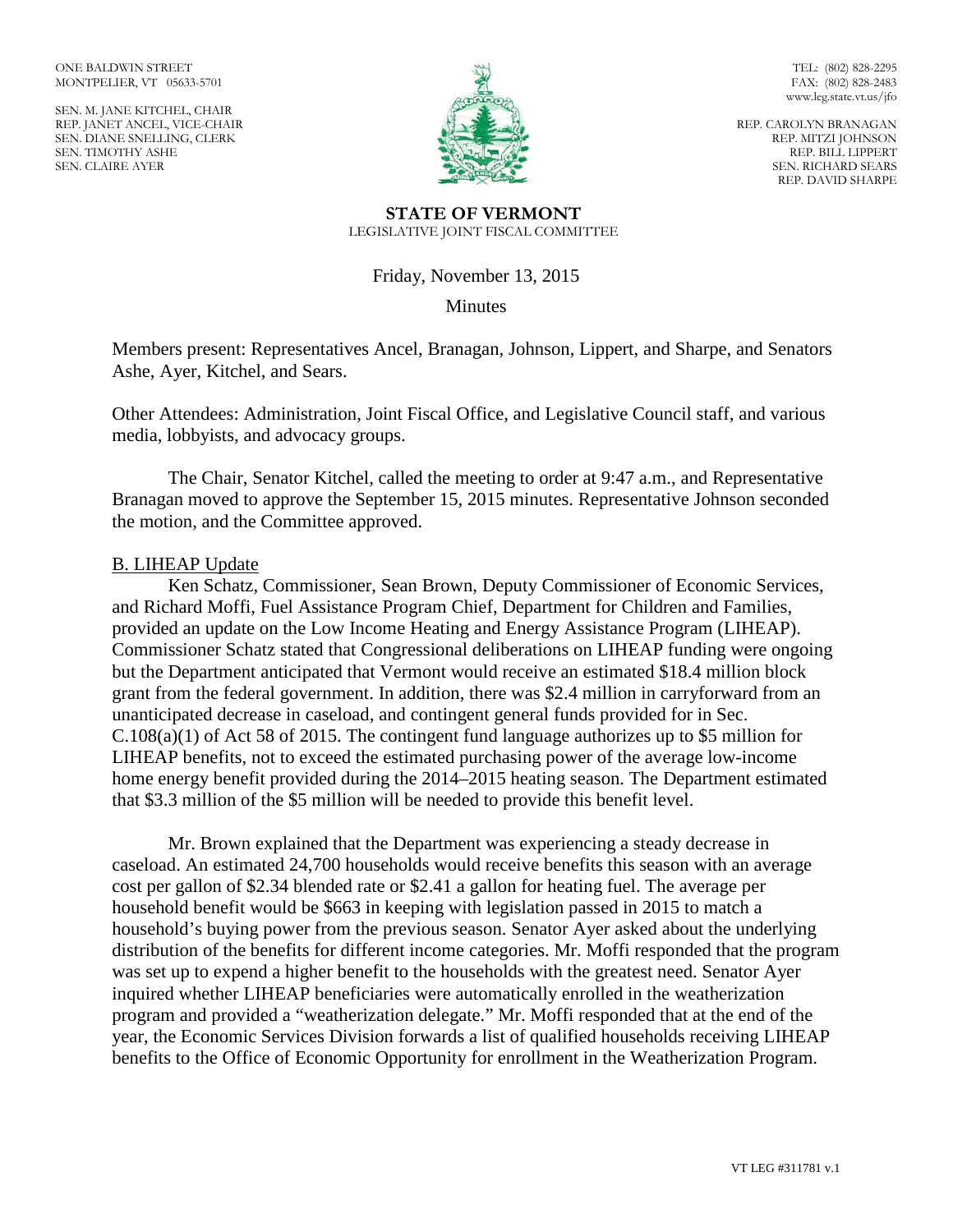Joint Fiscal Committee Minutes – November 13, 2015 Page **2** of **9**

In answering Senator Ashe's question about the impacts of weatherization on benefits, Mr. Moffi stated that households received the same LIHEAP benefit even after receipt of weatherization services. Senator Kitchel added that in order to capture the savings of weatherizing LIHEAP participants, there would need to be a significant reprogramming and collection of data. Representative Sharpe asked if there was a plan for tracking LIHEAP customers to addresses benefiting from weatherization benefit upgrades. Mr. Moffi responded that the Department was not capable of matching people and addresses from the two programs due to the archaic Access database system the Agency relied upon. Mr. Brown added that it was not uncommon for families to move up to three times a year, creating another level of difficulty in tracking households and their respective benefits.

Representative Ancel commented that with the lower fuel prices, the State had an opportunity to prepare for the next increase in fuel prices. She then inquired if the Department was taking advantage of that opportunity. Commissioner Schatz agreed that there was an opportunity to think through how the programs could be more effective in the future before fuel prices increased. Senator Kitchel asked if the Department had received all of the federal funding it anticipated. Mr. Brown responded that it had received the bulk of the funding, and benefits were en route to participants and dealers.

## C. Administration's Fiscal Updates – 1. FY2016 Budget Adjustment Pressures

Andy Pallito, Commissioner, and Emily Byrne, Budget Director, Department of Finance and Management, explained information distributed on the FY2016 proposed budget adjustment (BAA). Commissioner Pallito informed the Committee that the Department would be ready to present the full Governor's Proposed FY2016 BAA on December 14, 2015 when the House Committee on Appropriations met. He added that the BAA pressures listed on the handout had an estimated range of \$40 million. Senator Kitchel inquired if the list included just upward pressure components. Ms. Byrne responded that the Homeowner and Renter Rebate could be positive amounts rather than pressures, but that information was still being vetted. Commissioner Pallito added that the 53<sup>rd</sup> week of Medicaid may be included in the proposed BAA. Representative Ancel asked that JFO forward a link to the FY2016 BAA proposal to the Committee when released by the Administration and posted to the JFO website. Senator Ashe suggested that the Department discuss the potential for the Attorney General's Office to file a lawsuit against the pharmaceutical companies on the grounds of anticompetitive practices since they were responsible for a large portion of State budget deficits.

## 2. FY2017 Budget Development Process and Projected Budget Gap

Commissioner Pallito referred to the previous handout and explained that the Department's FY2017 estimated budget gap was within \$1-\$2 million of the JFO estimate. In responding to an earlier question from Senator Sears, Commissioner Pallito explained that an early estimate showed that about one-half of the Judiciary line item of \$1.9 million may be needed for security updates.

Senator Ashe asked whether the causes for the increases to Medicaid caseload were known. Lawrence Miller, Chief of Health Care Reform, Agency of Administration, explained that at the highest level of caseload, more individuals were in the expanded eligibility of Medicaid than the Qualified Health Plans on the Exchange than originally anticipated. Senator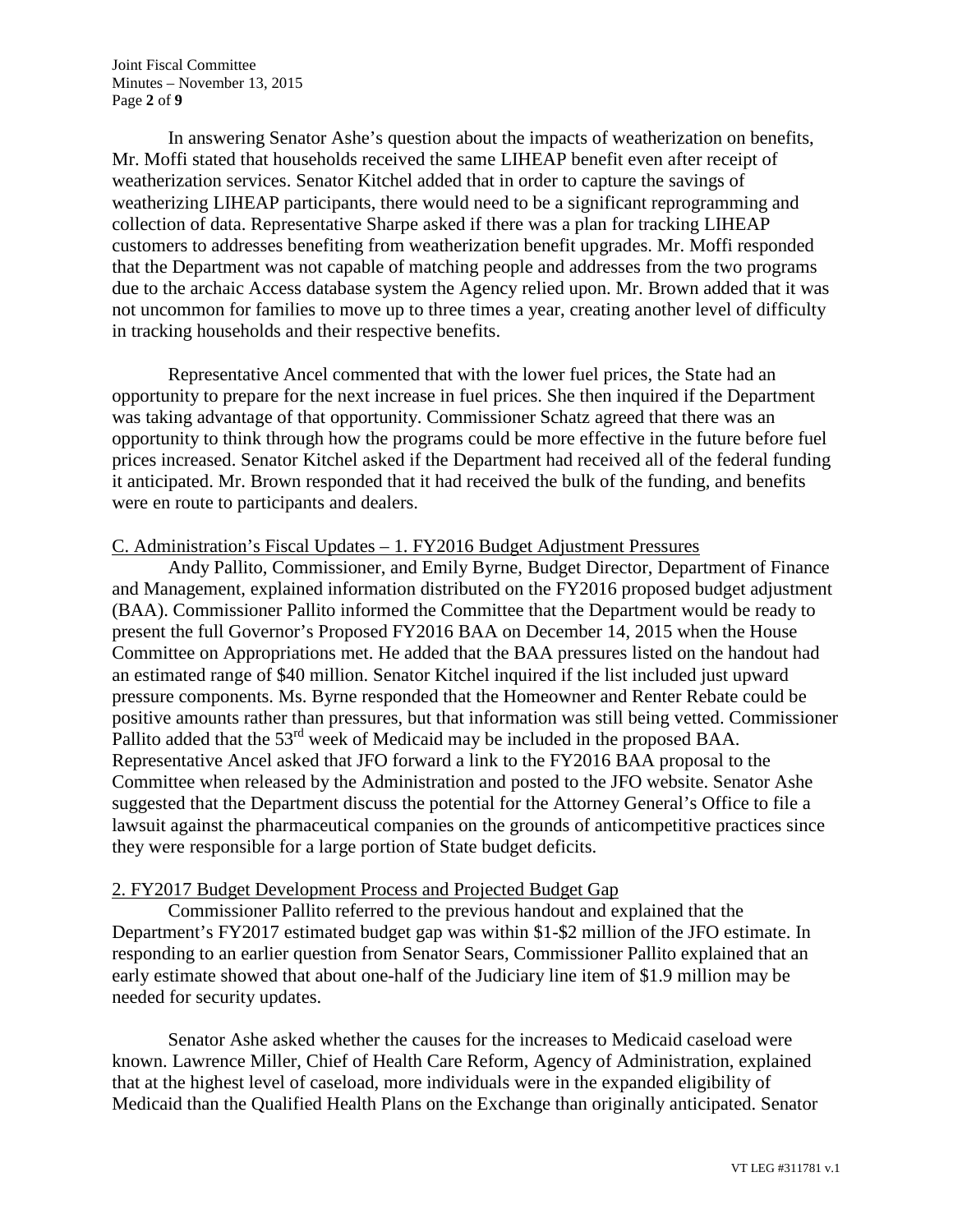Joint Fiscal Committee Minutes – November 13, 2015 Page **3** of **9**

Ashe queried if other states were experiencing the same Medicaid caseload growth. Senator Kitchel commented that Vermont's increase in Medicaid was 10% higher than its original estimate. She added that JFO and the Department of Vermont Health Access were working together to find the fiscal drivers behind the increase, possibly due to a 40% increase in pharmaceuticals, and a \$10 million increase in Developmental Services caseload. She added that the subject deserved more exploration within the standing legislative committees and process to research what drivers were causing service costs to outpace revenue. Representative Sharpe reiterated Senator Ashe's request to message the Committee's concerns around the pharmaceutical company's high prices and to ask the Attorney General's Office to consider filing a lawsuit against the pharmaceutical companies on the grounds of anticompetitive practices.

### 3. FY2016 Personnel, Labor, and Administrative Cost Savings.

Ms. Byrne distributed a summary response to Act 58 of 2015's request to the Agency of Administration to find \$10.6 million in personnel, labor, and administrative cost savings in FY2016. Secretary Johnson explained that some groups of exempt state employees had extension of benefits reduced to achieve the savings. Senator Kitchel inquired if there would be discretion for lower paid workers or was the cut across the board to all exempt employees. Secretary Johnson responded there would be discretion used in deciding the reductions to the different pay scales.

In responding to Senator Kitchel's question, Ms. Byrne explained that the Department of Public Safety had a high amount of savings due in part to the \$1 million fuel savings captured in FY2016, and labor savings. Senator Ashe inquired that if fuel costs increase, would the State then find itself trying to discover funds to address that increase. Representative Johnson responded that the topic of redistribution of fuel cost savings was an issue and should be discussed further.

Senator Kitchel asked when the plan for delegating the positions from the retirement savings exercise to agencies and departments would be determined. Secretary Johnson responded that the decision had been made to refill the statutory limit of 55 positions, shown on page 5 of the handout. Representative Sharpe showed concern for the Agency of Education's high loss of staffing since the 2008 recession and its increased need for refilling those positions while struggling to respond to the workload from the enactment of Act 46 of 2015.

### D. Health Department Grant Review - Grants #2787, #2788, and #2792

Barbara Cimaglio, Deputy Commissioner, Alcohol and Drug Abuse Program, and Paul Daley, Financial Director, Department of Health, reviewed the grant. Mr. Daley explained the grants totaled \$19 million over the next five years, and the expectation was that if the funding were stopped by the federal government, the program would then terminate. In responding to Senator Kitchel, Mr. Daly stated that both grants #2787, (a request for one limited service Substance Abuse Program Manager position to work on prevention), and #2788, (a request for Limited Service Substance Abuse Program Manager position to work with treatment), were expansions of current grants. Grant #2787 was a renewal and expansion for five-years, and grant #2788 was a new activity for three years.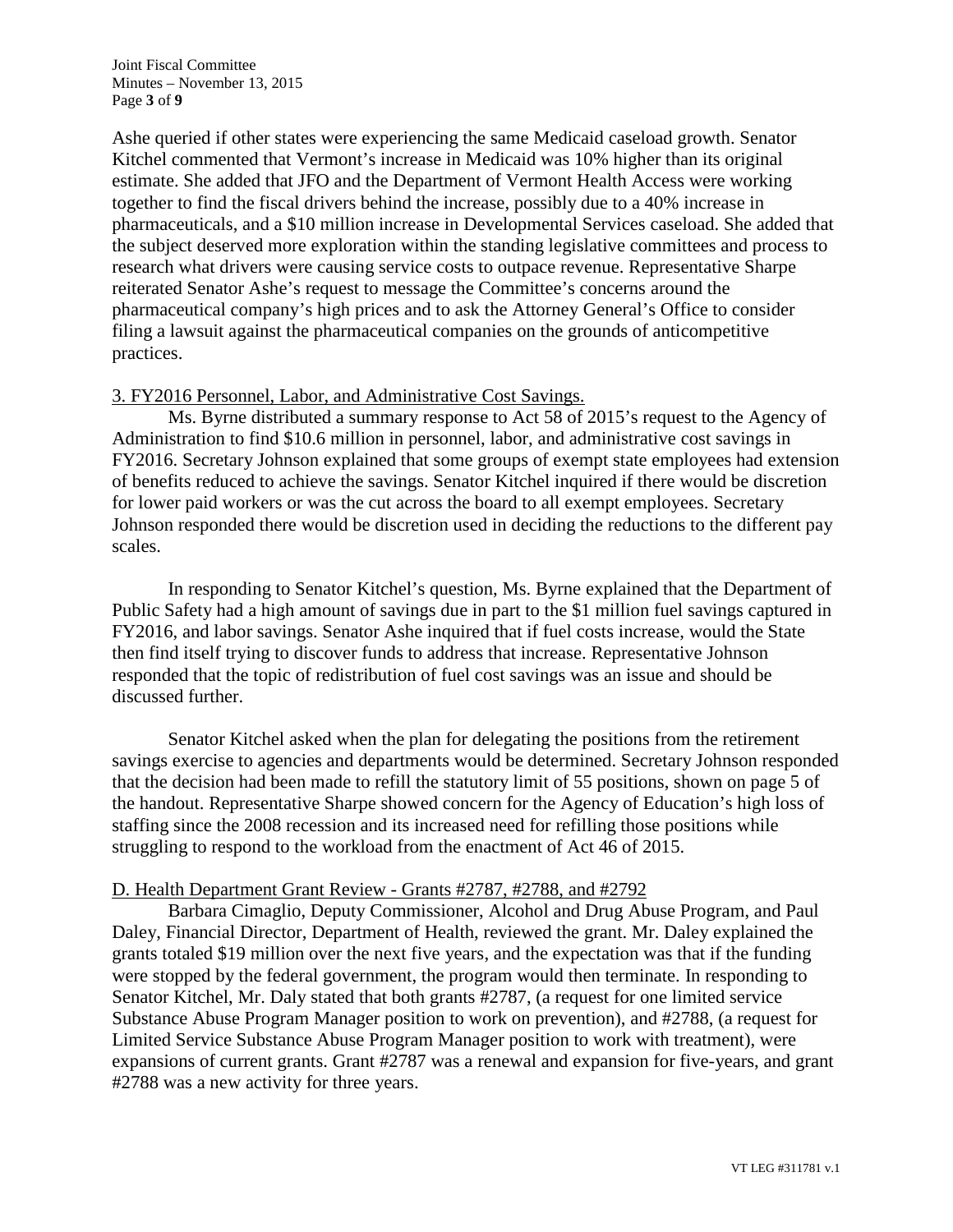Joint Fiscal Committee Minutes – November 13, 2015 Page **4** of **9**

Senator Kitchel asked if the State planned to retool its current plan on prevention to address drug addiction since trends showed a backward gain to the State's current approaches. Ms. Cimaglio responded that the federal government recognized the increased issues with opiates and for the first time included a requirement in a grant, #2788, to address the issue. In response to a question from Senator Kitchel, Ms. Cimaglio explained that the Department used different approaches to the various kinds of drugs. Representative Ancel inquired about initiatives on the over prescribing of opiates and other drugs. Ms. Cimaglio responded the Department did have an initiative that was included in the Centers for Disease Control and Prevention grant, #2792, a request for three limited service Substance Abuse Program Manager, Public Health Information Director, and Public Health Analyst II, allowed for more timely reports and tools for physicians. In addition, a new contractor was hired to bring the prescription monitoring system up to its full potential for real-time reporting of physicians.

Representative Sharpe asked if the State had accomplished any of its goals of battling drug addiction. Ms. Cimaglio responded that the challenges were the lack of resources and the small amount of dedicated community involvement. The grants would assist the State in changing course and advance new initiatives. She stated she would share the statistics on the communities participating in the previous prevention grant work that showed a positive impact on addiction. In responding to Representative Ancel's question, Ms. Cimaglio explained that the prescription monitoring system gathered data on the patient use of drugs along with physicians prescribing practices. Pharmacists reported within the system on each prescription filled and the prescribing physician. In addition, physicians and their designees were able to query the system for information on individual patients. Representative Ancel inquired if the Department could see physicians that were overprescribing narcotics. Ms. Cimaglio explained that the system was currently available for physicians to query on individuals but the #2792 grant would allow for the aggregation of data to better find those patterns of egregious drug prescribing.

Senator Sears inquired on the geographic availability of grant #2788. Ms. Cimaglio stated that the grant was limited, and therefore the Department would expand on the original communities selected for greatest population. She added that included in the grant initiatives was a prescription drug training component that would be available to all Vermont physicians. Representative Lippert asked if there were a context of the current need and whether the State could develop the capacity for that need. Ms. Cimaglio responded there was a legislative report in process that would be presented to the Legislature in the 2016 session.

Senator Sears moved to accept grants JFO#2787, #2788, and #2792. Representative Lippert asked what initiatives the Department was working on to continue the advancement for the use of Naloxone (Narcan) in deterring accidental overdoses of opiates. Commissioner Cimaglio responded that although a federal HIV grant ended to fund the administering of Narcan, the Department planned to submit a report on the current status of the initiative and recommendations for promoting it in the future. Representative Ancel seconded Senator Sears' motion, and the Committee approved.

An additional grant from the Department of Labor was redistributed and the Committee decided to continue within the regular grant process to allow for more review time by members.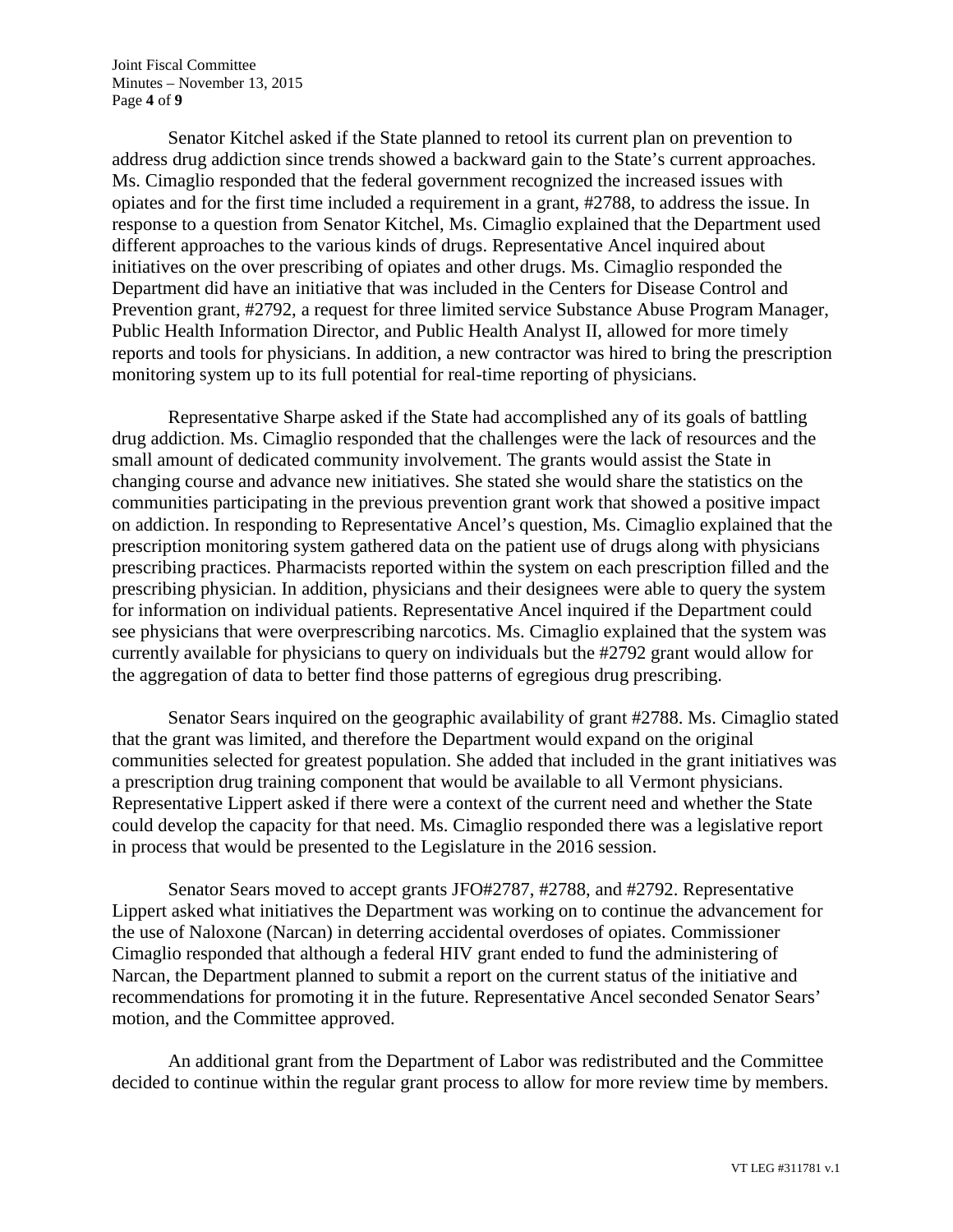# E. Exchange  $-1$ . Open Enrollment Update

Mr. Miller explained 80% of enrollment renewals in the Exchange had been processed. Data showed that the Exchange enrollment was substantially lower than the previous year. Passive renewals (automatic) were a week behind the goal of November 15 but clients still had plenty of time for the January billing cycle.

### 2. Recommendation on the future of Vermont's Health Benefit Exchange Report

Mr. Miller distributed a presentation and a report to the Committee, and stated that the Administration's recommendation for the future of Vermont's Health Benefit Exchange was to move forward with the current Exchange project implementation. He informed the Committee that Exeter Government Services, the software development company of ONEGATE, would be ending its service agreement with Vermont and stopping distribution of the product. Exeter agreed to provide Vermont with the key and other intellectual property to maintain the ONEGATE system that Vermont Health Connect was built on and transfer maintenance workers to the supervision of Optum, another Vermont contractor, in order to continue supporting the system. Representative Sharpe inquired if there was an option to create an Open Source software product to allow for more flexibility and accessibility. Mr. Miller responded it could be an option but depended on the company's financial outcome. Senator Kitchel asked what the long-term risk was in the orphan software's changing ownership. Mr. Miller opined the problem was a short-term (2-year) issue and that some type of portal tool would replace and connect to the Oracle platform. A discussion on the various software products and associated companies ensued.

Representative Lippert commented that it was important to take note on the milestones accomplished that the Legislature included in the budget of the 2015 session on Vermont Health Connect. Some of these accomplishments included ending the backlog of as many as 10,000 changes in circumstances of Exchange customers; the functionality of open enrollment for the Exchange by November 1; and the Administration's recommendation for whether an alternative health care system should be sought. He further stated that although it was important to discuss the next challenges of the Exchange, it was important to recognize the Legislature's and the Administrations accomplishments. Representative Branagan agreed but added that costs were an important factor in determining next steps. Senator Sears requested that the minutes reflect Representative Lippert's comments.

Senator Kitchel stated the discussion on Vermont Health Connect was important, and she inquired of Mr. Lawrence whether the Administration was reporting that the milestones requested by the Legislature had been met and it was not necessary for the Committee to decide on an alternative solution to meeting the federal exchange deadline within the Affordable Care Act. Mr. Johnson stated that was the Administration's positon and he added that although the current Exchange system was not perfect, it worked well compared to other states' systems, and addressed Vermont's health care subsidy and other prescriptive needs.

Senator Kitchel asked for an update on the State of Massachusetts health care premium assistance program. Robin Lunge, Director, Health Care Reform, Agency of Administration, responded that Massachusetts' premium assistance program was similar to Vermont's in that it was delivered through the state's Medicaid program and had a basic exchange system. Its system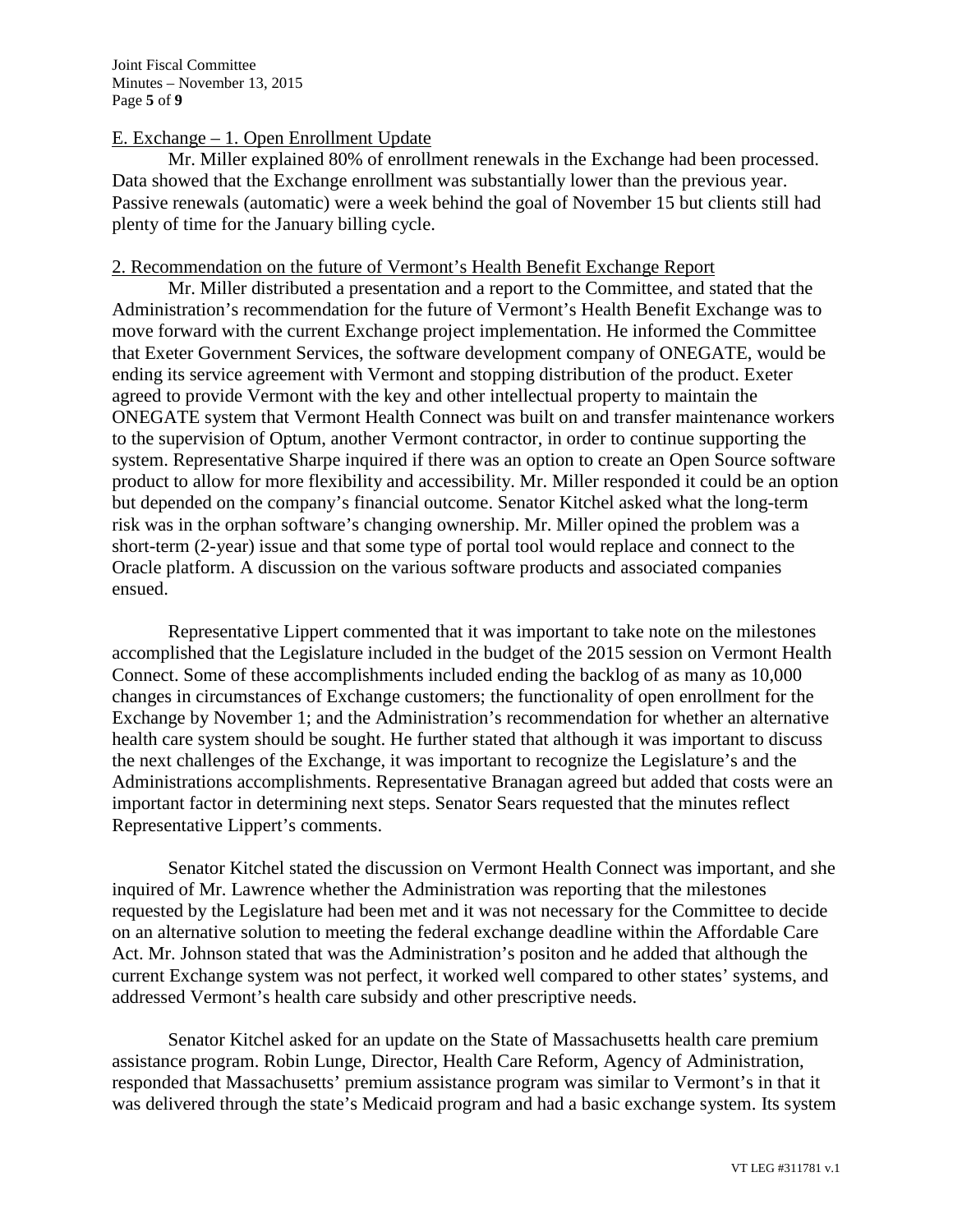was not functioning as well as Vermont's, but was improving. Representative Branagan inquired of the State of Hawaii's exchange system. Ms. Lunge explained that Hawaii was moving to the federal exchange technology due to a mandate from the federal government, but would need to find a system for incorporating Medicaid enrollment. Senator Ashe suggested that the Committee read an article in the Boston Globe on Massachusett's exchange difficulties and improvements.

Mr. Miller concluded that the Vermont Exchange report was thoroughly vetted by various internal and external entities noted in the report. Vermont had the highest amount of individuals [lives] on its exchange in the country due to its mandate. Recommendations of the report include a 1332 waiver request to the Centers for Medicare and Medicaid Services (CMS) to not do the technical portion of the small business exchange as the Administration believes it has met the federal mandates for the shop function of the Exchange. If the waiver were declined by the federal government, Vermont may have the ability to use one of the federal marketplace alternatives [SHOP Marketplace]. In responding to Representative Ancel, Ms. Lunge explained the Administration would need to request legislative approval for the change in the waiver; and in order to have enough time to respond to CMS's response on the waiver, the Administration would need to file it before the end of the next legislative session. Senator Ashe suggested that Vermont join other states in not adhering to the federal mandate to do the technical amendment even if the waiver were declined because the mandate is costly and unfair to Vermont. Representative Lippert commented that if the legislation and submission of the waiver were accomplished early in the session, there may be time to respond to any fiscal challenges that could accompany the CMS response. In response to Senator Ashe's question, Ms. Lunge stated that a declining of one waiver did not preclude Vermont from submitting additional waivers. Representative Lipper requested the Administration develop information on the 1332 waiver for legislative standing committees of jurisdiction to enable them to act more quickly.

# G. – 1115 Global Commitment to Health Extension Request Summary Memo and Out-Of-Pocket (OOP) Costs Report

Robin Lunge introduced Selina Hickman, Director of Health Care Operations, Compliance, and Improvement, Agency of Human Services, to the Committee, and Robin Lunge summarized the 1115 Global Commitment waiver extension request. Ms. Hickman explained that the initial waiver was typically put in place for 5 years by CMS and then requests for extensions and/or amendments submitted every 3 years thereafter. The current waiver was originally approved for 2005 – 2010 and had two extensions and multiple amendments since then, including a recent one to consolidate the Choices for Care and Global Commitment waivers. The current extension request did not include amendments (changes), and, therefore were eligible for a fast-track decision that would renew the waiver for 5 years through December 31, 2021. The Choices for Care waiver amendment extended that portion of the waiver for 5-years and by using a CMS dual eligible provision; the Administration had requested the 5-year extension for the entire Vermont Global Commitment waiver. In responding to Senator Kitchel, Ms. Hickman explained that if the 5-year extension were denied, then a 3-year extension would extend to December 31, 2018. She concluded by adding that CMS required waiver extension requests to be filed a year in advance of the waiver expiration date and after a public comment period, the waiver request would be submitted by December 31 of the current year.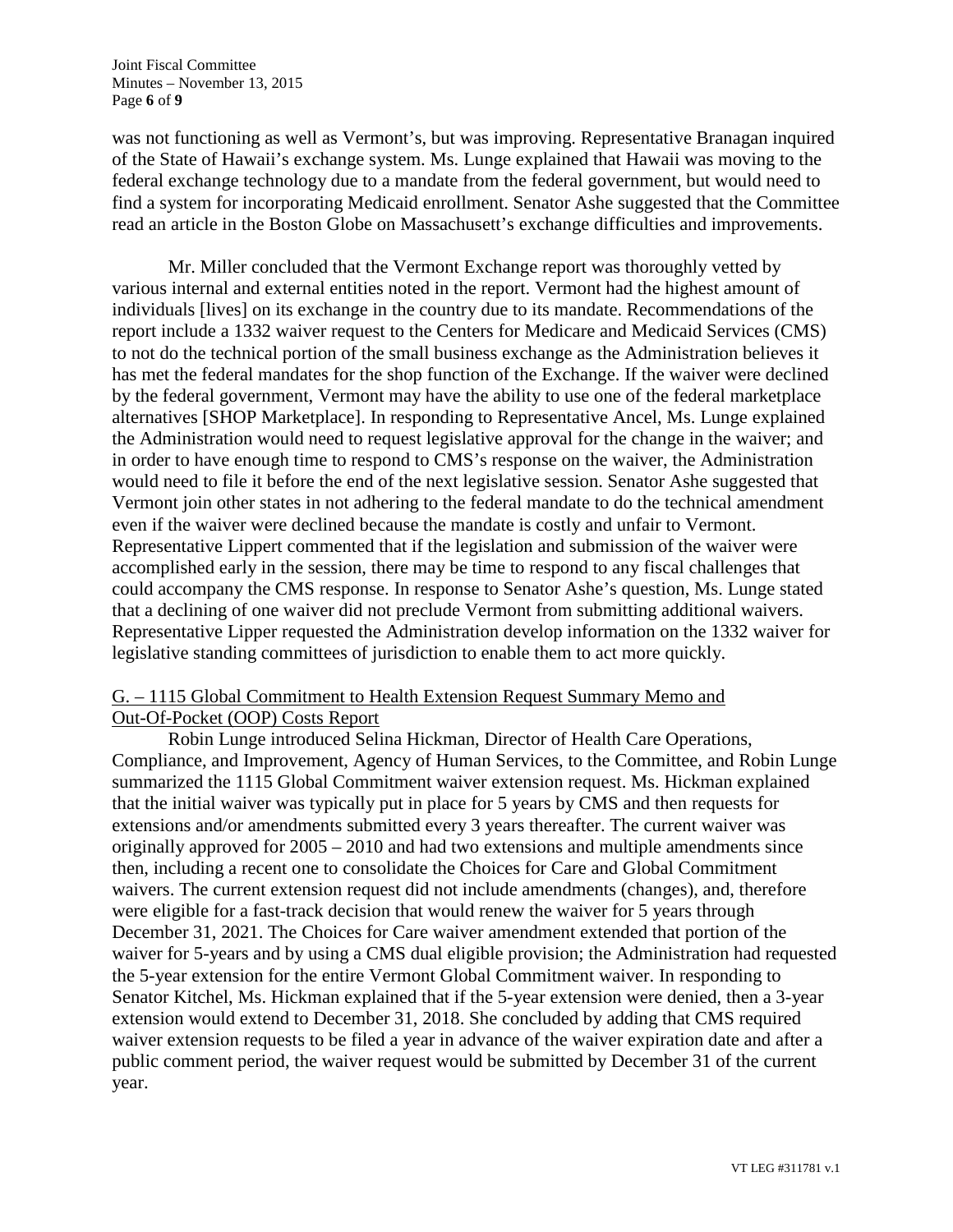### H. Medicaid Pressures

Emily Byrne revisited comments from Commissioner Pallito's earlier testimony of FY16 BAA pressures. She explained that the \$40 million budget gap included the  $53<sup>rd</sup>$  week of Medicaid.

Stephanie Barrett, Associate Fiscal Director, Joint Fiscal Office, summarized the working group's preliminary projections documented on the information handed out to the Committee. There was a \$30 million projected budget gap in Medicaid. Senator Kitchel asked what assumptions were used to project Medicaid's budget shortfall. Ms. Barrett responded that budgeted and actual experience is compared and new forecasts including the most recent actual experience are made. When viewing the FY2017 budget, constant pressures in areas not within the Department of Vermont Health Access (DVHA) are seen, such as Developmental Services (DS), Mental Health, and some pressure in Choices for Care budget which is administered by DDAIL. In responding to Senator Kitchel's question, Ms. Barrett stated that the estimate was in the \$8 million range for DS in FY2017.

Ms. Barrett explained that a factor in the budget gap for Medicaid hinged on assumed savings from a given rate through a lower estimate to autism, and an internal decision to increase rates to Applied Behavior Analysis (ABA). Ms. Byrne added that the rate increase was due to providers who claimed they had not been reimbursed enough, making it unaffordable to provide services that in return created an access issue for autism clients. Mr. Barrett clarified that earlier in the year there was a separate rate issue on group therapy that was not related to the ABA issue. In response to Senator Kitchel's question, Ms. Barrett explained that the number of enrollees for the new cystic fibrosis drug, Orkambi, was about 40 people that would cost an estimated \$8 million in FY2017.

Senator Kitchel commented that there were discussions and concerns on how assumptions were made in estimating the Accountable Care Organization's (ACO) Medicaid payment each fiscal year. She added there were questions on the integrity and the methodology of the estimates for the ACO payments when actual payments were translated from the technical conversations of trend rates and technically avoided savings. Ms. Barrett explained that the trend lines were estimated through an ACO contract, and it had come up within budget meetings on whether to include an estimated ACO payment but any payment required meeting performance measures of the contract. Representative Lippert asked if the State's share for ACO payments could grow for FY2016 beyond the current estimate. Ms. Barrett stated the estimate could increase or decrease. Senator Kitchel and Representative Lippert directed JFO to discover if there were an upward limit exposure in the contract. In responding to Representative Ancel, Ms. Barrett stated the ACO savings payment contract extended through FY2018 and then might depend on the status of a State All Payer Model. Representative Ancel requested that the Administration work with JFO to create a range chart of the impacts of the ACO adjustments within the next few years. The Chair commented that in light of the budgetary impacts of ACOs, it seemed imperative that the Legislature build its knowledge on the Organization's, and to investigate a means to limit the State from liability of possible high costs associated from poorly developed trend lines.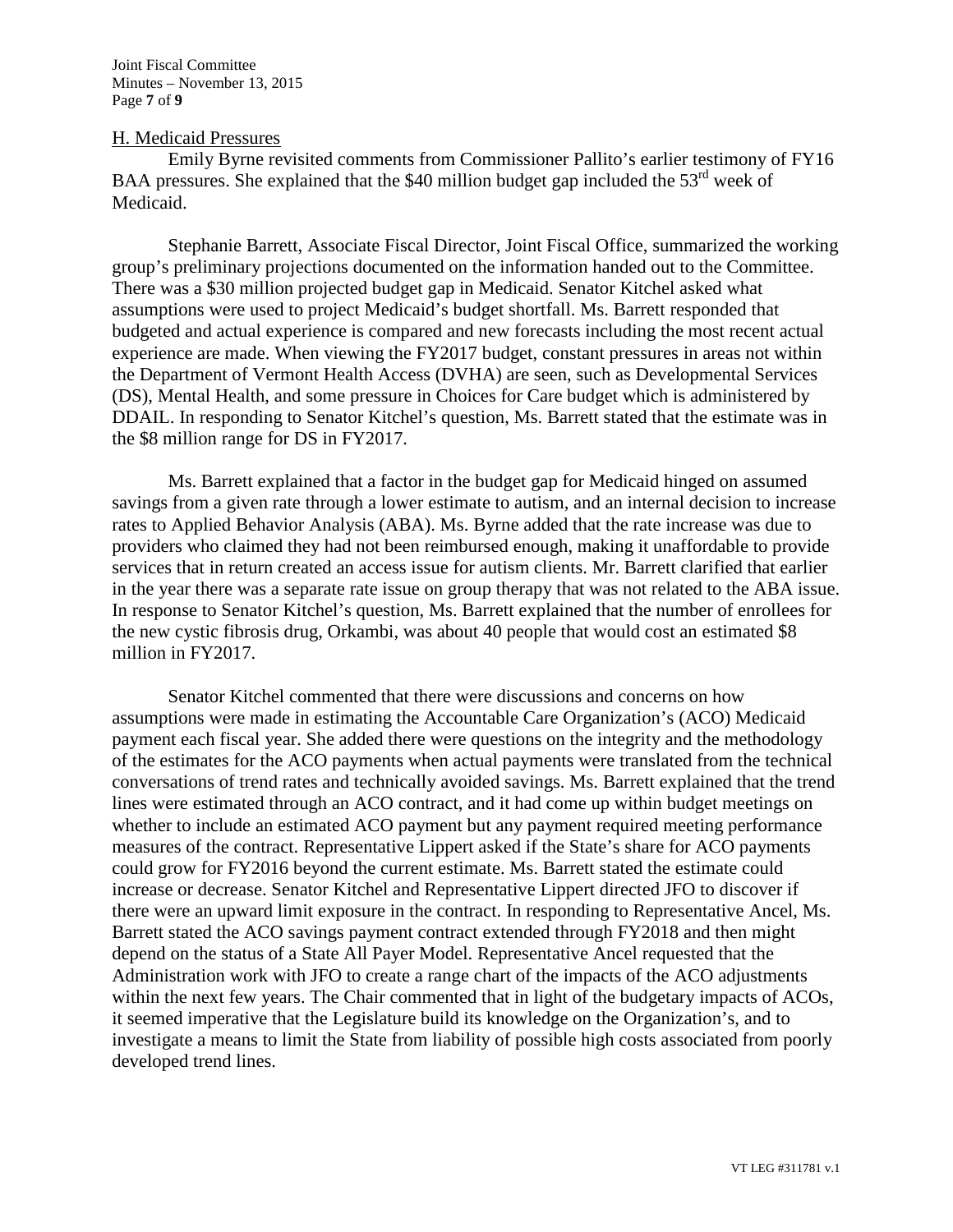# I. Fiscal Office Updates – 1. Education Fund Outlook

Mark Perrault, Senior Fiscal Analyst, Joint Fiscal Office, explained that the Commissioner of Taxes would release estimates for the Education Fund balance on December 1. It was estimated there would be an Education Fund surplus of about \$20 million in FY2016, primarily due to a significant reversion from FY2015. This surplus will allow for lower education tax rates in FY2017, but because this is one-time money its se will put pressure on education tax rates in FY2018.

In responding to Senator Ashe, Mr. Perrault stated that the merger incentives to schools under Act 46 mergers were estimated at \$2.3 million. He responded to Senator Kitchel's question that schools received tax and grant incentives for district merge's, whether they were Supervisory Unions, Regional Education Districts (REDS), or a Union School District. Mr. Perrault agreed with Senator Ashe that the cost of the incentives is borne by the Education Fund.

The Chair commented on a legislative request sent to the Chairs of the Appropriations Committees from the Vermont Board of Education, advocating for the Agency of Education (AOE) to receive additional funding for administering Act 46. Representative Johnson commented that she had discussed the plea from the Board with the Chair of the House Committee on Education (Representative Sharpe), and assured him that if the Agency or the Committee submitted its prioritized list of results-based funding requests, the House Committee on Appropriations would seriously consider the funding of those priorities. A discussion ensued on legislative mandates and the ability of the AOE to achieve them with the same staffing capacity.

Mr. Perrault explained that spending thresholds put in place by Act 46 for FY2017 and FY2018 could have an impact on the Education Fund Outlook. The House Committee on Education had a meeting scheduled next week to review the thresholds.

Mr. Perrault gave a reminder that a new system for adjustment of the tax rates would be in place when the Commissioner announces the tax rate on December 1. The Legislature would no longer determine the tax rate; instead the rate would be fixed at \$1.00 and the Legislature would set the yield to determine spending adjusted tax rates.

Senator Kitchel inquired on the statewide grand list. Mr. Perrault responded that the Legislature's economist had projected the statewide grand list would have a positive annual growth of 1.7%.

### 2. Revenue and Tax

Sara Teachout, Senior Fiscal Analyst, Joint Fiscal Office, explained there was a review of the property transfer tax surcharge on the new Clean Water Fund because there appeared to be an oddity between that fund and the underlying property tax revenues. Since this is a new fund, the review would show how the transfer was occurring and if it were on the right schedule. She promised to e-mail the Committee if information surfaced on the oddity.